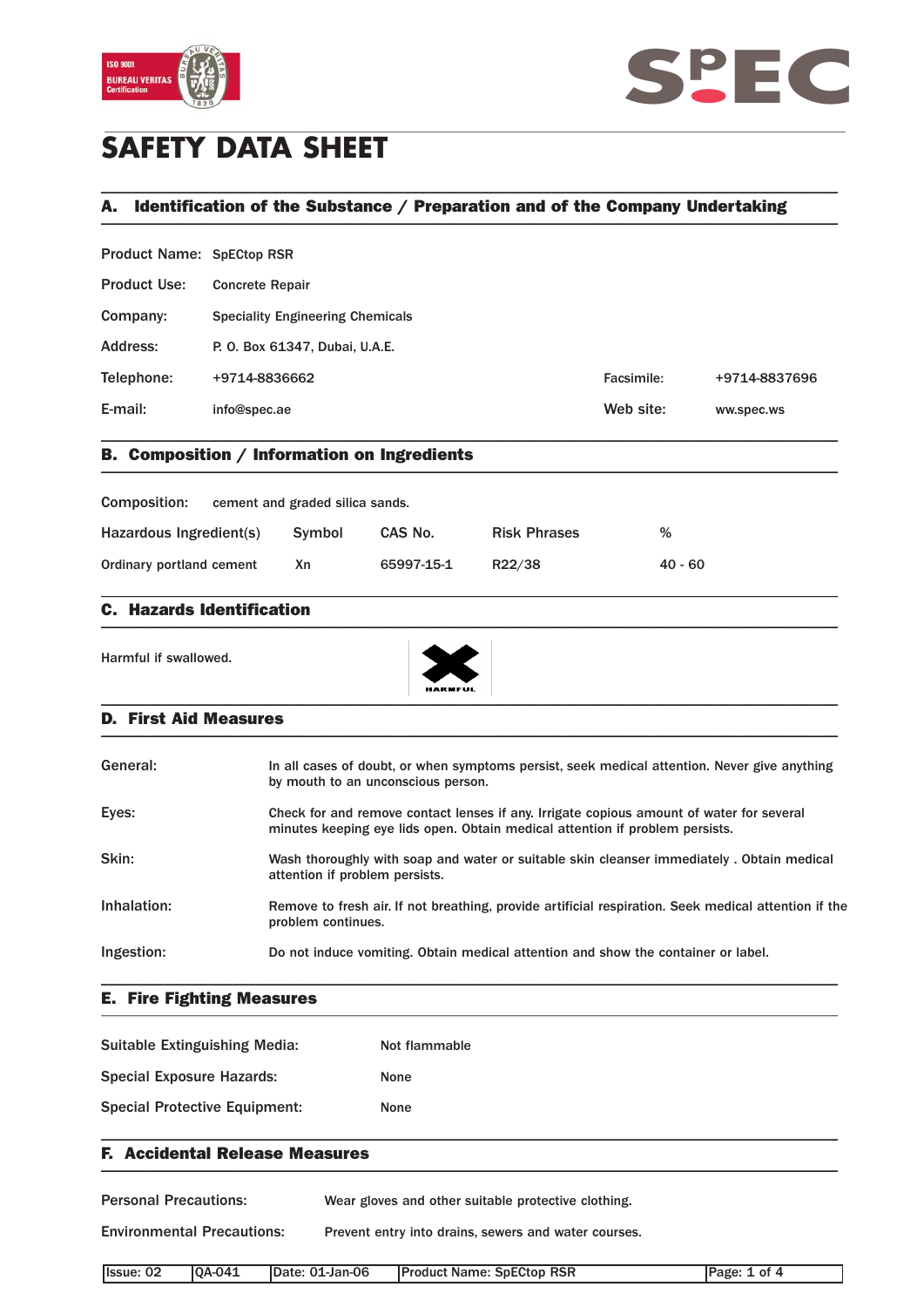Decontamination Procedures: Gather into containers. Avoid the formation of dust in atmosphere. Residues may be flushed to drain with large volume of water.

### G. Handling and Storage \_\_\_\_\_\_\_\_\_\_\_\_\_\_\_\_\_\_\_\_\_\_\_\_\_\_\_\_\_\_\_\_\_\_\_\_\_\_\_\_\_\_\_\_\_\_\_\_\_\_\_\_\_\_\_\_\_\_\_\_\_\_\_\_\_\_\_\_\_\_\_\_\_\_\_\_\_\_\_\_\_\_\_\_\_\_\_\_\_\_\_\_\_\_\_

| Handling:        | Avoid creating dust. Use eye/face protection. Ensure adequate ventilation. |
|------------------|----------------------------------------------------------------------------|
| Storage:         | Store in cool dry and cool area.                                           |
| Decontamination: | Gather into containers. Avoid formation of dust in atmosphere.             |

\_\_\_\_\_\_\_\_\_\_\_\_\_\_\_\_\_\_\_\_\_\_\_\_\_\_\_\_\_\_\_\_\_\_\_\_\_\_\_\_\_\_\_\_\_\_\_\_\_\_\_\_\_\_\_\_\_\_\_\_\_\_\_\_\_\_\_\_\_\_\_\_\_\_\_\_\_\_\_\_\_\_\_\_\_\_\_\_\_\_\_\_\_\_\_

\_\_\_\_\_\_\_\_\_\_\_\_\_\_\_\_\_\_\_\_\_\_\_\_\_\_\_\_\_\_\_\_\_\_\_\_\_\_\_\_\_\_\_\_\_\_\_\_\_\_\_\_\_\_\_\_\_\_\_\_\_\_\_\_\_\_\_\_\_\_\_\_\_\_\_\_\_\_\_\_\_\_\_\_\_\_\_\_\_\_\_\_\_\_\_

### H. Exposure Controls / Personal Protection \_\_\_\_\_\_\_\_\_\_\_\_\_\_\_\_\_\_\_\_\_\_\_\_\_\_\_\_\_\_\_\_\_\_\_\_\_\_\_\_\_\_\_\_\_\_\_\_\_\_\_\_\_\_\_\_\_\_\_\_\_\_\_\_\_\_\_\_\_\_\_\_\_\_\_\_\_\_\_\_\_\_\_\_\_\_\_\_\_\_\_\_\_\_\_

| Occupational Exposure Limits : None assigned                       |                                                               |                                    |                                                                                                                                                           |
|--------------------------------------------------------------------|---------------------------------------------------------------|------------------------------------|-----------------------------------------------------------------------------------------------------------------------------------------------------------|
| <b>Substance</b>                                                   | 8 Hour TWA                                                    | <b>STEL</b>                        | Source/Other Information                                                                                                                                  |
| Silica amorphous:<br>total inhalable dust<br>respirable dust       | 5 mgm $^{-3}$<br>3 mgm $^{-3}$                                |                                    | <b>EH 40</b>                                                                                                                                              |
| <b>Portland cement:</b><br>total inhalable dust<br>respirable dust | $10 \text{ mgm}$ <sup>3</sup><br>$5 \text{ mgm}$ <sup>3</sup> |                                    | <b>EH 40</b>                                                                                                                                              |
| <b>Engineering Control Measures:</b>                               |                                                               | protective equipment must be used. | Atmospheric levels of dust must be maintained within the Occupational Exposure<br>Standard. Where mechanical methods are inadequate, appropriate personal |

Personal Protective Equipment: Impervious gloves (eg PVC). Goggles. Approved dust mask.

### I. Physical and Chemical Properties \_\_\_\_\_\_\_\_\_\_\_\_\_\_\_\_\_\_\_\_\_\_\_\_\_\_\_\_\_\_\_\_\_\_\_\_\_\_\_\_\_\_\_\_\_\_\_\_\_\_\_\_\_\_\_\_\_\_\_\_\_\_\_\_\_\_\_\_\_\_\_\_\_\_\_\_\_\_\_\_\_\_\_\_\_\_\_\_\_\_\_\_\_\_\_

| <b>Physical State:</b>  | Solid-Powder             |
|-------------------------|--------------------------|
| Colour:                 | Grey                     |
| Odour:                  | $\overline{\phantom{a}}$ |
| Flash Point °C:         | $\overline{\phantom{a}}$ |
| <b>SG/Bulk Density:</b> | 1820 $kg/m^3$            |
| Solubility:             | Insoluble                |
|                         |                          |

\_\_\_\_\_\_\_\_\_\_\_\_\_\_\_\_\_\_\_\_\_\_\_\_\_\_\_\_\_\_\_\_\_\_\_\_\_\_\_\_\_\_\_\_\_\_\_\_\_\_\_\_\_\_\_\_\_\_\_\_\_\_\_\_\_\_\_\_\_\_\_\_\_\_\_\_\_\_\_\_\_\_\_\_\_\_\_\_\_\_\_\_\_\_\_

#### J. Stability and Reactivity  $\blacksquare$

| Stability:                        | Stable under recommended conditions.       |
|-----------------------------------|--------------------------------------------|
| Conditions to avoid:              | Exposure to air. Contamination with water. |
| Materials to avoid:               | None.                                      |
| Hazardous decomposition products: | None.                                      |
|                                   |                                            |

### K. Toxicological Information \_\_\_\_\_\_\_\_\_\_\_\_\_\_\_\_\_\_\_\_\_\_\_\_\_\_\_\_\_\_\_\_\_\_\_\_\_\_\_\_\_\_\_\_\_\_\_\_\_\_\_\_\_\_\_\_\_\_\_\_\_\_\_\_\_\_\_\_\_\_\_\_\_\_\_\_\_\_\_\_\_\_\_\_\_\_\_\_\_\_\_\_\_\_\_

Cement, cementitious grouts and mortars are known to cause both irritant and allergic contact dermatitis. Causes burns when wet.

Harmful by inhalation and if swallowed.

| Issue: 02 | $ OA-041$ | IDate: 01-Jan-06 | <b>Product Name: SpECtop RSR</b> |
|-----------|-----------|------------------|----------------------------------|
|           |           |                  |                                  |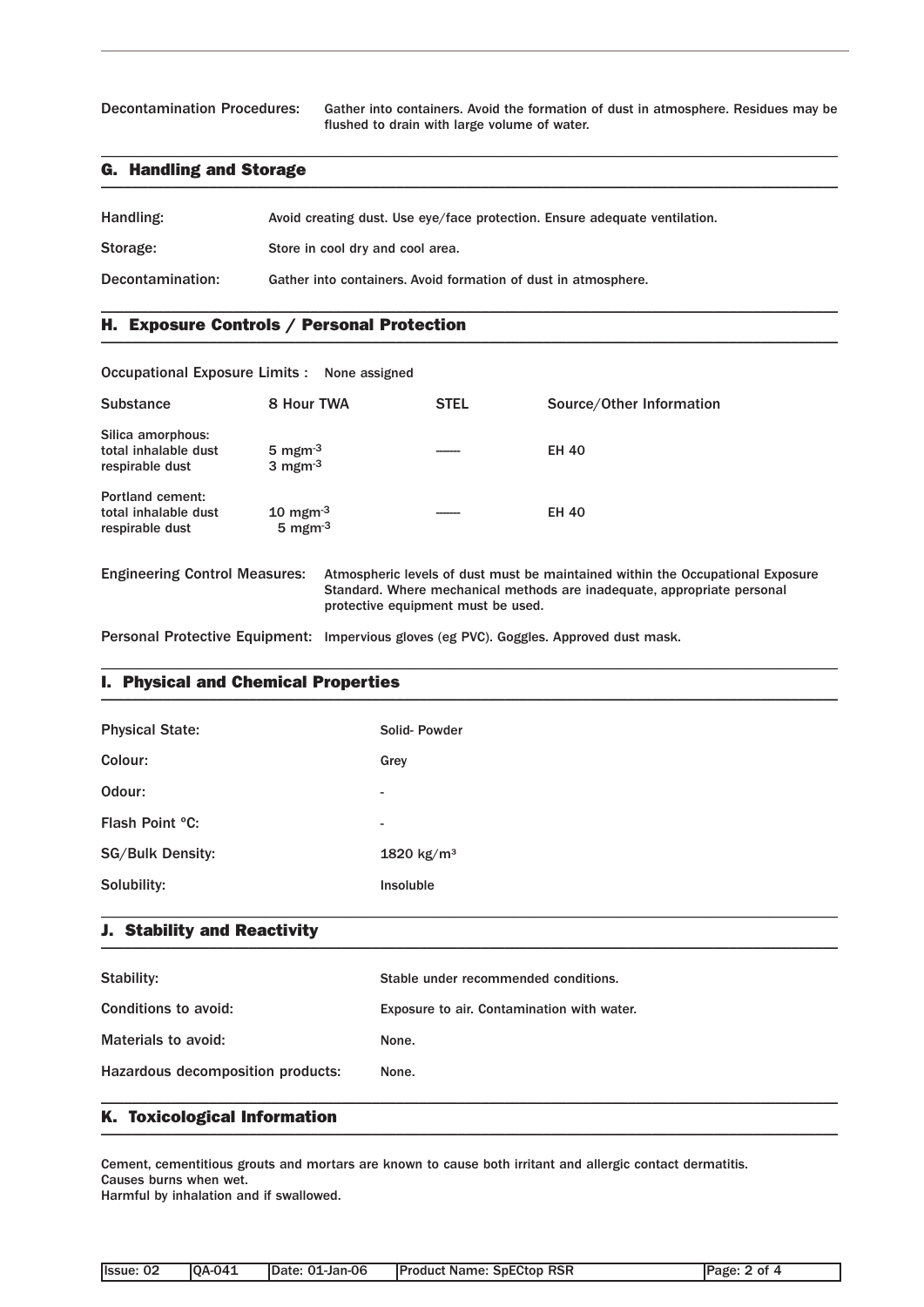#### L. Ecological Information \_\_\_\_\_\_\_\_\_\_\_\_\_\_\_\_\_\_\_\_\_\_\_\_\_\_\_\_\_\_\_\_\_\_\_\_\_\_\_\_\_\_\_\_\_\_\_\_\_\_\_\_\_\_\_\_\_\_\_\_\_\_\_\_\_\_\_\_\_\_\_\_\_\_\_\_\_\_\_\_\_\_\_\_\_\_\_\_\_\_\_\_\_\_\_

When used and disposed as intended, no adverse environmental effects are foreseen. Expected to be not readily biodegradable. Bio-accumulative potential and ecotoxicity are not determined.

\_\_\_\_\_\_\_\_\_\_\_\_\_\_\_\_\_\_\_\_\_\_\_\_\_\_\_\_\_\_\_\_\_\_\_\_\_\_\_\_\_\_\_\_\_\_\_\_\_\_\_\_\_\_\_\_\_\_\_\_\_\_\_\_\_\_\_\_\_\_\_\_\_\_\_\_\_\_\_\_\_\_\_\_\_\_\_\_\_\_\_\_\_\_\_

\_\_\_\_\_\_\_\_\_\_\_\_\_\_\_\_\_\_\_\_\_\_\_\_\_\_\_\_\_\_\_\_\_\_\_\_\_\_\_\_\_\_\_\_\_\_\_\_\_\_\_\_\_\_\_\_\_\_\_\_\_\_\_\_\_\_\_\_\_\_\_\_\_\_\_\_\_\_\_\_\_\_\_\_\_\_\_\_\_\_\_\_\_\_\_

\_\_\_\_\_\_\_\_\_\_\_\_\_\_\_\_\_\_\_\_\_\_\_\_\_\_\_\_\_\_\_\_\_\_\_\_\_\_\_\_\_\_\_\_\_\_\_\_\_\_\_\_\_\_\_\_\_\_\_\_\_\_\_\_\_\_\_\_\_\_\_\_\_\_\_\_\_\_\_\_\_\_\_\_\_\_\_\_\_\_\_\_\_\_\_

#### M. Disposal Considerations \_\_\_\_\_\_\_\_\_\_\_\_\_\_\_\_\_\_\_\_\_\_\_\_\_\_\_\_\_\_\_\_\_\_\_\_\_\_\_\_\_\_\_\_\_\_\_\_\_\_\_\_\_\_\_\_\_\_\_\_\_\_\_\_\_\_\_\_\_\_\_\_\_\_\_\_\_\_\_\_\_\_\_\_\_\_\_\_\_\_\_\_\_\_\_

Disposal must be in accordance with local and national legislation.

Do not allow to enter into drains or watercourses. Material and container must be disposed as hazardous waste.

### N. Transport Information \_\_\_\_\_\_\_\_\_\_\_\_\_\_\_\_\_\_\_\_\_\_\_\_\_\_\_\_\_\_\_\_\_\_\_\_\_\_\_\_\_\_\_\_\_\_\_\_\_\_\_\_\_\_\_\_\_\_\_\_\_\_\_\_\_\_\_\_\_\_\_\_\_\_\_\_\_\_\_\_\_\_\_\_\_\_\_\_\_\_\_\_\_\_\_

| <b>Proper Shipping name:</b>  | Cement powder            |                                            |    |
|-------------------------------|--------------------------|--------------------------------------------|----|
| <b>UN Number:</b>             |                          | Not classified as hazardous for transport. |    |
| Class:                        |                          |                                            |    |
| Subsidiary risk:              | $\overline{\phantom{0}}$ |                                            |    |
| Packaging group:              | $\overline{a}$           |                                            |    |
| Label:                        | ۰.                       |                                            |    |
| <b>Additional information</b> |                          |                                            |    |
| <b>ADR-HIN:</b>               | ۰.                       |                                            |    |
| <b>IMDG-EMS:</b>              | -                        | <b>Marine Pollutant:</b>                   | No |
| IMO:                          |                          |                                            |    |

\_\_\_\_\_\_\_\_\_\_\_\_\_\_\_\_\_\_\_\_\_\_\_\_\_\_\_\_\_\_\_\_\_\_\_\_\_\_\_\_\_\_\_\_\_\_\_\_\_\_\_\_\_\_\_\_\_\_\_\_\_\_\_\_\_\_\_\_\_\_\_\_\_\_\_\_\_\_\_\_\_\_\_\_\_\_\_\_\_\_\_\_\_\_\_

### O. Regulatory Information \_\_\_\_\_\_\_\_\_\_\_\_\_\_\_\_\_\_\_\_\_\_\_\_\_\_\_\_\_\_\_\_\_\_\_\_\_\_\_\_\_\_\_\_\_\_\_\_\_\_\_\_\_\_\_\_\_\_\_\_\_\_\_\_\_\_\_\_\_\_\_\_\_\_\_\_\_\_\_\_\_\_\_\_\_\_\_\_\_\_\_\_\_\_\_

| <b>EU Regulations:</b>        | The product is labeled as follows, in accordance with local regulations.                                                                                                                                                                                                                             |
|-------------------------------|------------------------------------------------------------------------------------------------------------------------------------------------------------------------------------------------------------------------------------------------------------------------------------------------------|
| Hazard Symbol(s):             | Xn                                                                                                                                                                                                                                                                                                   |
| <b>Contains:</b>              | <b>OPC</b>                                                                                                                                                                                                                                                                                           |
| <b>Risk Phrases:</b>          | R22 - Harmful if swallowed.<br>R38 - Irritating to skin.                                                                                                                                                                                                                                             |
| <b>Safety Phrases:</b>        | S36 - Wear suitable protective clothing.<br>S39 - Wear eye/face protection.                                                                                                                                                                                                                          |
| <b>EC Directives:</b>         | Dangerous Substances Directive, 67/548/EEC and adaptations.<br>Dangerous Preparation Directive, 88/379/EEC.<br>Safety Data Sheets Directive, 91/155/EEC.                                                                                                                                             |
| <b>Statutory Instruments:</b> | Chemicals (Hazard Information and Packaging) Regs. 1993 (SI 1746).<br>Control of Substances Hazardous to Health Regs. 1988 (SI 1657).<br>Health and Safety at Work, etc. Act 1974.<br>Environmental Protection Act 1990.<br>Highly Flammable Liquids & Liquefied Petroleum Gases Regs. 1972 (SI 917) |
| <b>Codes of Practice:</b>     | Waste Management. The Duty of Care.<br>Operational Provisions of the Road Traffic (Carriage of Dangerous Substances in<br>packagesetc.) Regs. 1986(COP17)                                                                                                                                            |
| <b>Guidance Notes:</b>        | Occupational skin diseases: health and safety precautions (EH 26).<br>Storage of packaged dangerous substances [HS(G)71].<br>The storage of highly flammable liquids (CS 2).                                                                                                                         |

The above publications are available from HMSO.

| Ilssue: 02 | <b>QA-041</b> | Date: 01-Jan-06 | <b>SpECtop RSR</b><br><b>IProduct Name:</b> | ים CP<br>ΩŤ<br>azt |
|------------|---------------|-----------------|---------------------------------------------|--------------------|
|            |               |                 |                                             |                    |